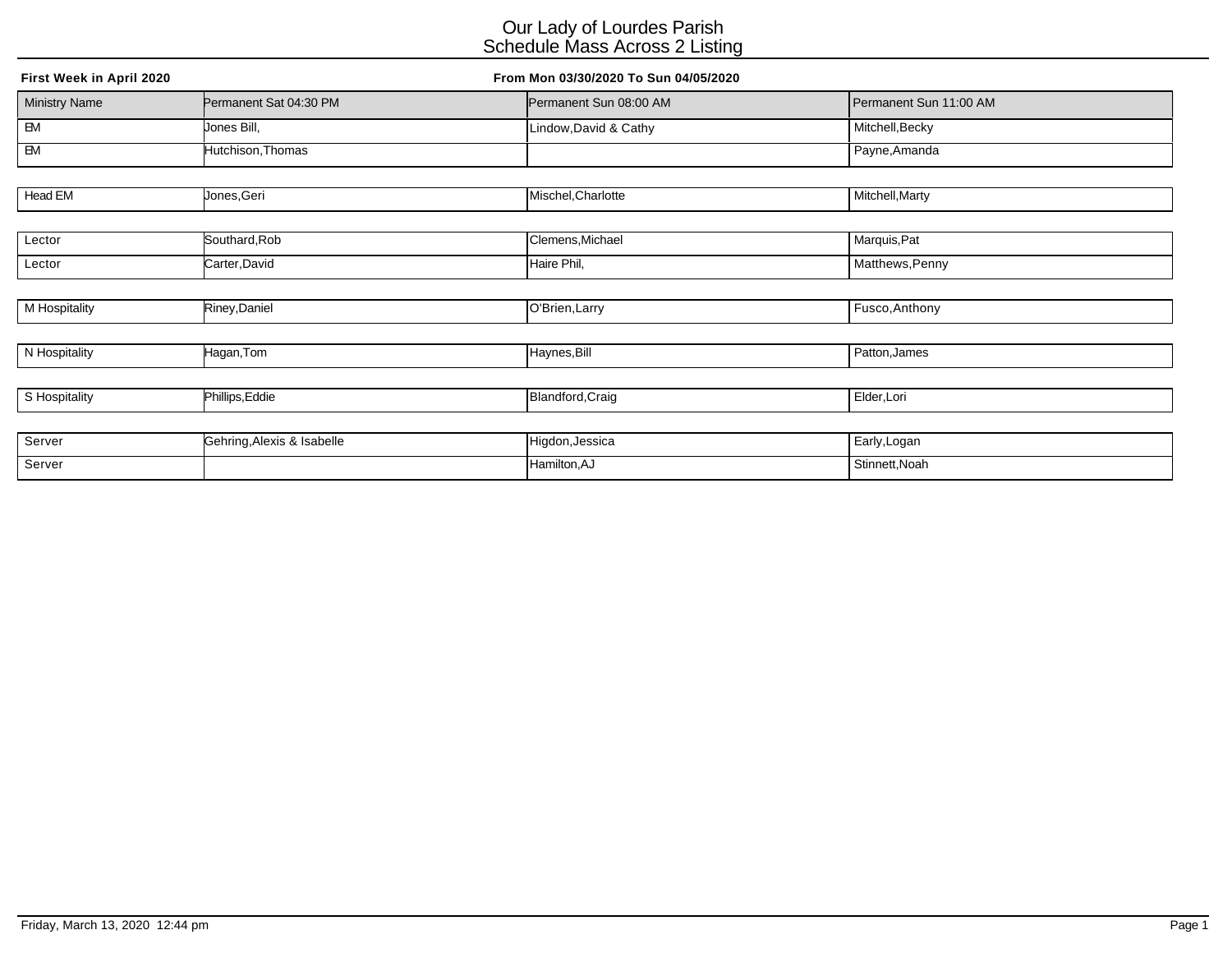| Third Week in April 2020 |                        | From Mon 04/13/2020 To Sun 04/19/2020 |                         |
|--------------------------|------------------------|---------------------------------------|-------------------------|
| <b>Ministry Name</b>     | Permanent Sat 04:30 PM | Permanent Sun 08:00 AM                | Permanent Sun 11:00 AM  |
| $\overline{B}$           | Stelmach, Virginia     | Haire,Kim                             | Hulsey, Chantae         |
| $-M$                     | Horton, Martha         | Hardesty, Frank & Martha              | Elder, Pat & Lori       |
| $\overline{BM}$          | Long, Mitch            | Raley, Ken                            | Hamilton, Kerry & Allie |
| EM                       | Long,Martha            | Lindow, David & Cathy                 | Heckel, Sherri          |
| <b>EM</b>                | Fleming, Sandy         | Broxon, Clare                         | Decker, Lois            |
| $\overline{\mathsf{B}}$  | Hutchison, Thomas      | Deacon,                               | Deacon,                 |
| <b>EM</b>                | Robertson, Elaine      |                                       |                         |
| EM                       | Deacon,                |                                       |                         |
|                          |                        |                                       |                         |
| Head EM                  | Stelmach, John         | Haire, Phil                           | Head, Jody              |
|                          |                        |                                       |                         |
| Lector                   | Glenn, Debby           | Pace, Pat & Marilyn                   | Moore, Ann              |
| Lector                   | Glenn, Bill            |                                       | Tichenor, Russell       |
|                          |                        |                                       |                         |
| M Hospitality            | Stout, Dwayne          | Schrecker, Kevin                      | Hardesty, Drew          |
|                          |                        |                                       |                         |
| N Hospitality            | McBride, Bobby         | Edge, James                           | Hatcher, Billy          |
|                          |                        |                                       |                         |
| S Hospitality            | Phillips, Becky        | Krampe, Keith                         | Lewis, John             |
|                          |                        |                                       |                         |
| Server                   | Mason, McKenna         | Edwards, Elijah                       | Johnston, Trevor        |
| Server                   | Lewis, Savannah        | Thomson, Jody                         | Phelps, Hannah          |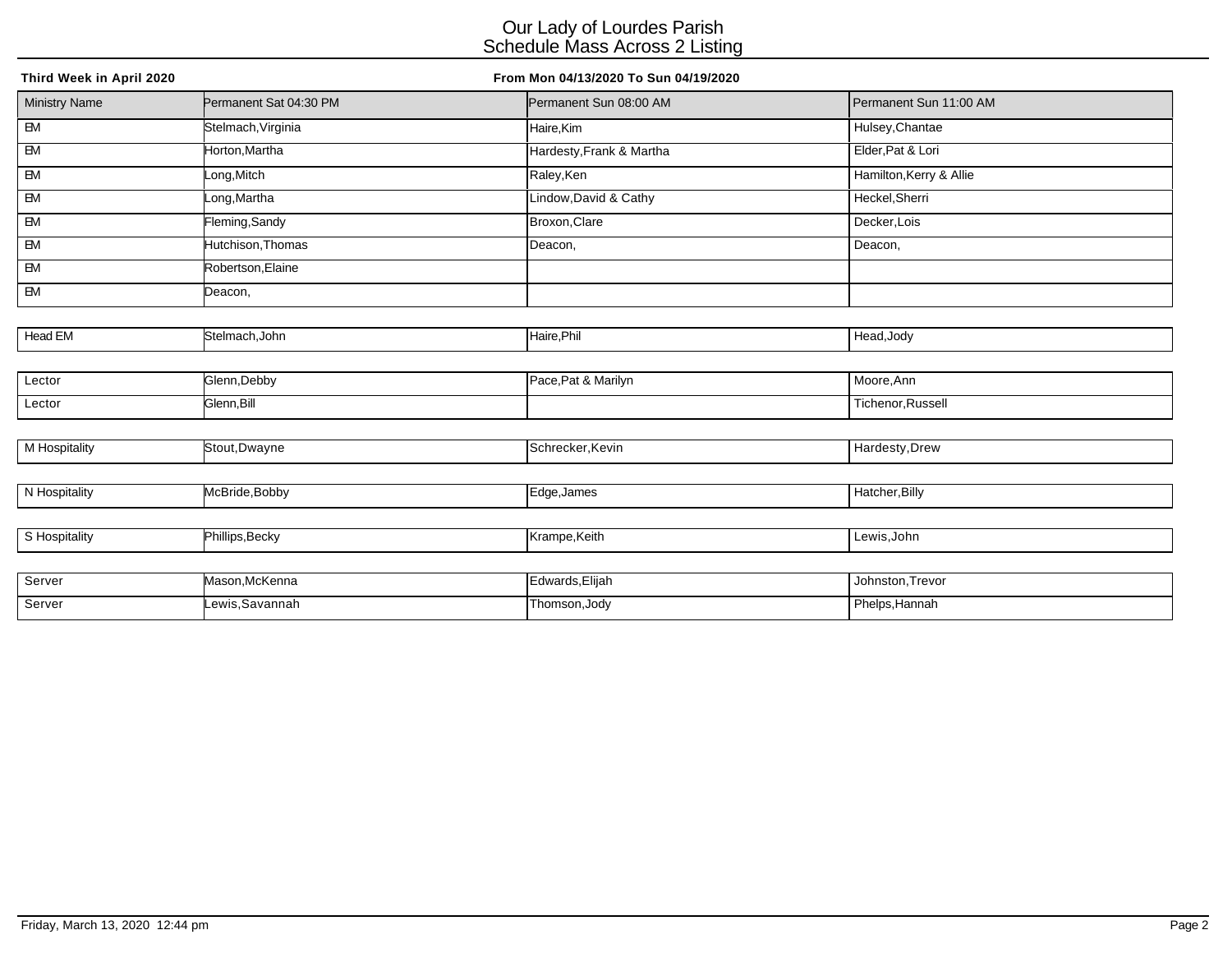| Fourth Week in April 2020 |                        | From Mon 04/20/2020 To Sun 04/26/2020 |                        |
|---------------------------|------------------------|---------------------------------------|------------------------|
| <b>Ministry Name</b>      | Permanent Sat 04:30 PM | Permanent Sun 08:00 AM                | Permanent Sun 11:00 AM |
| $\overline{B}$            | Knott, Margaret        | Jerome, Will                          | Hulsey, Dora           |
| $\overline{\mathsf{B}}$   | Jones, Geri            | Boone, Lynn                           | Early, Karen           |
| EM                        | Jones Bill,            | Edge, Brenda                          | Abbott, Doreen         |
| EM                        | _anham,Terri           | Mauzy, Rose                           | Bennett, Helen         |
| EM                        | Reisz, Tom & Cindi     | Hamilton, Jack                        | Payne, Amanda          |
| $\overline{\mathsf{B}}$   | Montalvo, Aida         | Grant, Shawn                          | Mischel, Andrea        |
| EM                        | Horton, Martha         | Kurz, Mary Ann                        | Jones, Anthony         |
| <b>EM</b>                 |                        | Klump, Angie                          | Head, Catherine        |
|                           |                        |                                       |                        |
| <b>Head EM</b>            | _ewis,Greg             | Lasley, Kevin                         | Marquis, Pat           |
|                           |                        |                                       |                        |
| Lector                    | Martin, Paul           | Jerome, Amanda                        | Houtchen, Mike         |
| Lector                    | Zoglman, Virginia      | Krampe, Sherry                        | Matthews, Penny        |
|                           |                        |                                       |                        |
| M Hospitality             | Simon, Barbara         | Ward, Larry                           | Haynes, Tom            |
|                           |                        |                                       |                        |
| N Hospitality             | Evans, Tony            | Flood, Susie                          | Hayden, Matthew        |
|                           |                        |                                       |                        |
| S Hospitality             | Zoglman, Gene          | Ackerman, Ken                         | Keelin, Tim            |
|                           |                        |                                       |                        |
| Server                    | Johnson, Olivia        | Bowlds, Ashley & Charles              | Libs, Paul             |

Server Seaton,Gracelynn **Seaton,Gracelynn** Kanipe,Marilla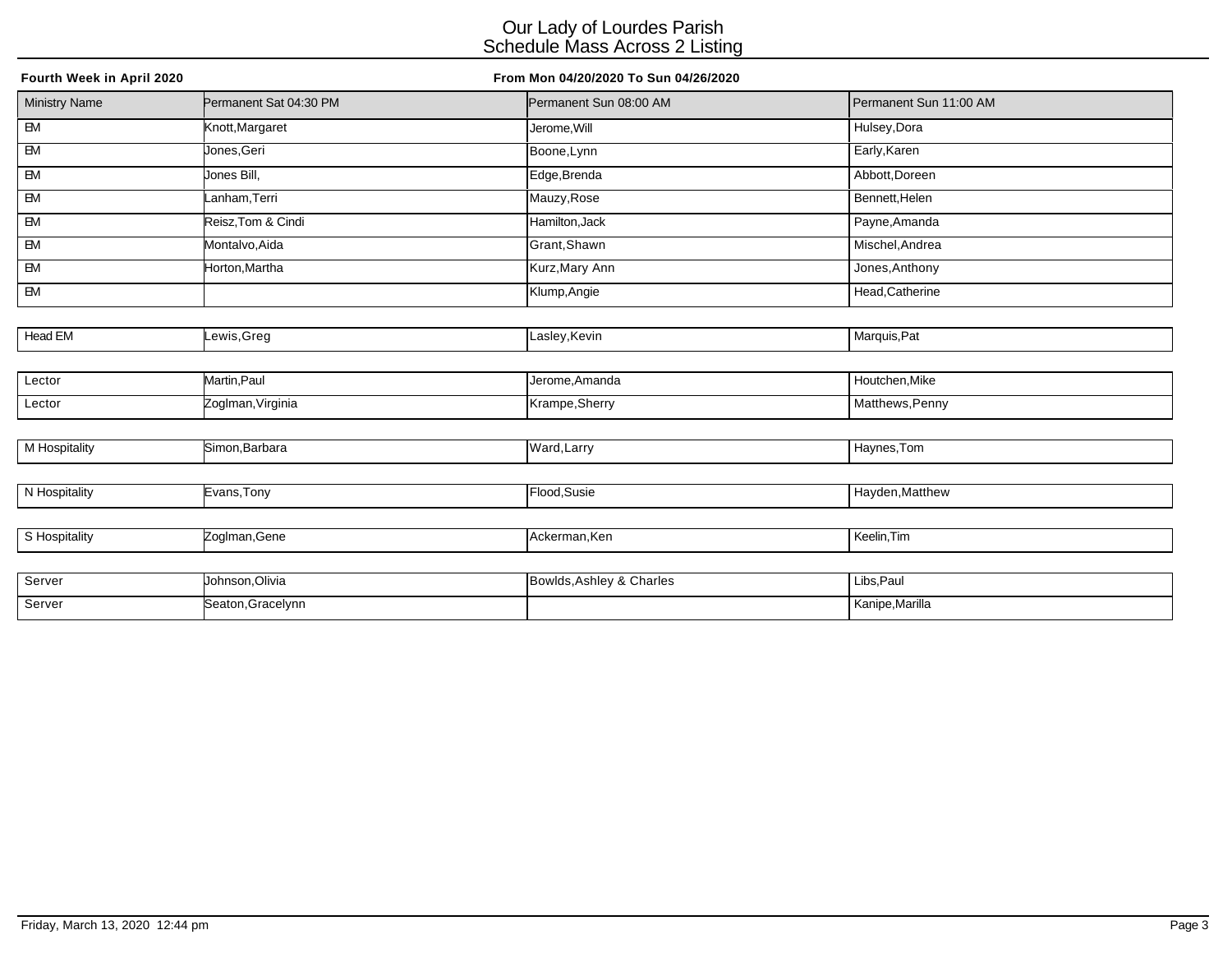| First Week in May 2020 |                           | From Mon 04/27/2020 To Sun 05/03/2020 |                          |
|------------------------|---------------------------|---------------------------------------|--------------------------|
| <b>Ministry Name</b>   | Permanent Sat 04:30 PM    | Permanent Sun 08:00 AM                | Permanent Sun 11:00 AM   |
| $\overline{BM}$        | Carter, Rosalyn           | Wathen, Mike & Janet                  | Schell, Judy             |
| <b>EM</b>              | May,Danny                 | Murphy, Jennifer & Larry              | Jones, Kitty             |
| $\overline{BM}$        | Hutchison, Emilee         | Broxon, Clare                         | Nix, Joy                 |
| EM                     | Aud,Karen                 | Lindow, David & Cathy                 | Conkright, Kevin & Tracy |
| ${\sf EM}$             | Robertson, Elaine         | Raley, Ken                            | Decker, Lois             |
| <b>EM</b>              | Hutchison, Thomas         |                                       | Heckel, Sherri           |
| EM                     | Fleming, Sandy            |                                       | Head, Catherine          |
| $E$                    | Horton, Martha            |                                       |                          |
|                        |                           |                                       |                          |
| Head EM                | Gehring, David            | Mischel, Charlotte                    | Craig, James             |
|                        |                           |                                       |                          |
| Lector                 | Stelmach, John & Virginia | McCarty, Misti                        | Elder, Lori              |
| Lector                 |                           | Lasley, Mary                          | Jones, Sherry            |
|                        |                           |                                       |                          |
| <b>M</b> Hospitality   | Kutsor, John              | Kulka, Richard                        | Jones, Nick              |
|                        |                           |                                       |                          |
| N Hospitality          | Stelmach, Kevin           | Hein Stephen,                         | Mischel, Adam            |
|                        |                           |                                       |                          |
| S Hospitality          | Boehman, Marty            | Fiorella, Elizabeth                   | Heckel, Dan              |
|                        |                           |                                       |                          |
| Server                 | May,Luke                  | Hagan, Gage                           | Woodward, Cameron        |

exter Stelmach, Wesley **Stelmach, Wesley Consumer Consumer Consumer Consumer Consumer Consumer Consumer Consumer Consumer Consumer Consumer Consumer Consumer Consumer Consumer Consumer Consumer Consumer Consumer Consumer C**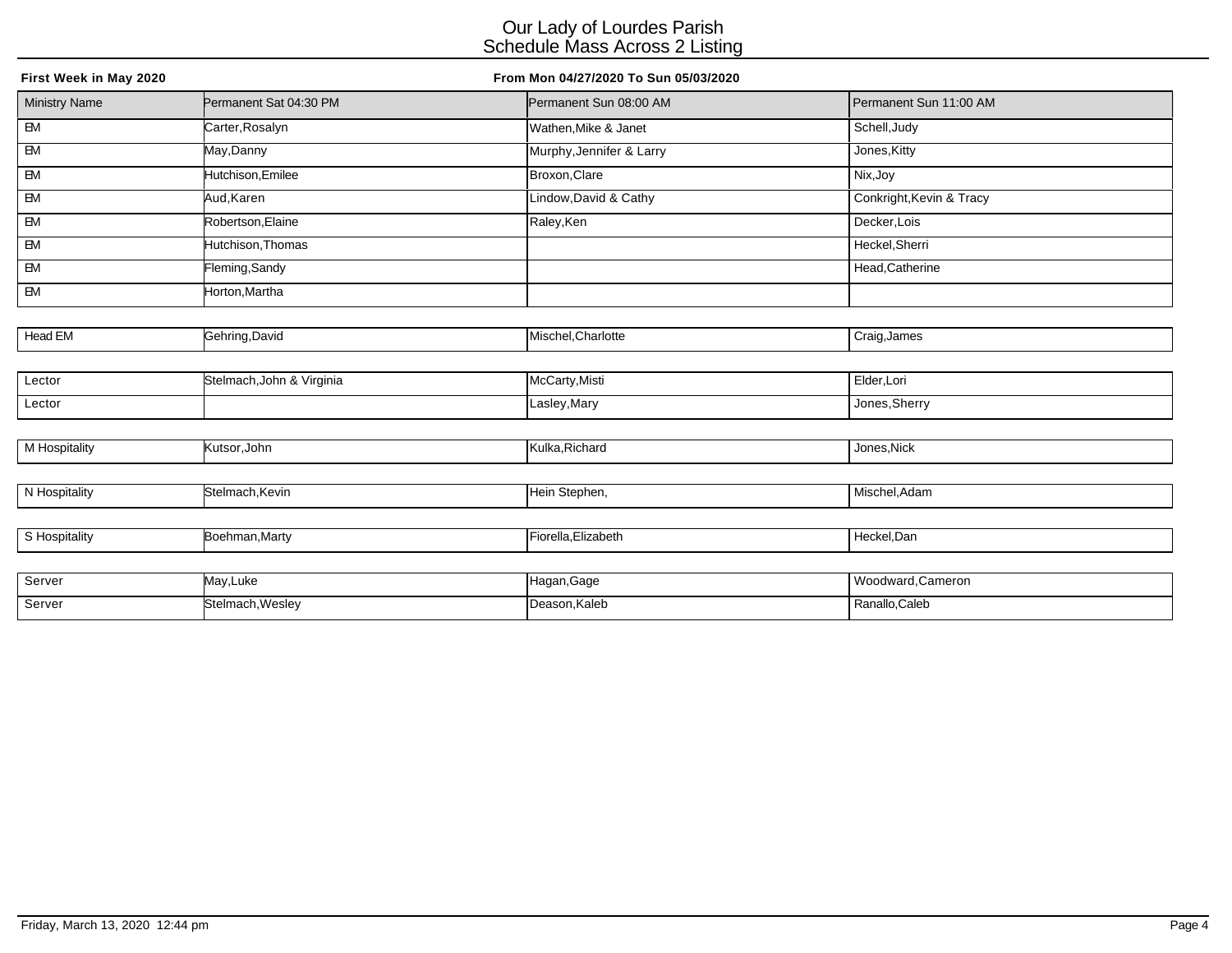| Second Week in May 2020 |                         | From Mon 05/04/2020 To Sun 05/10/2020 |                         |  |
|-------------------------|-------------------------|---------------------------------------|-------------------------|--|
| <b>Ministry Name</b>    | Permanent Sat 04:30 PM  | Permanent Sun 08:00 AM                | Permanent Sun 11:00 AM  |  |
| $\overline{B}$          | Kinison, Michael        | Hardesty, Frank & Martha              | Hamilton, Kerry & Allie |  |
| $\overline{\mathsf{B}}$ | Long, Martha            | Klump, Angie                          | Elder, Pat & Lori       |  |
| EM                      | Montalvo, Aida          | Kurz, Mary Ann                        | Hulsey, Chantae         |  |
| $\overline{\mathsf{B}}$ | Reisz, Tom & Cindi      | Grant, Shawn                          | Jones, Anthony          |  |
| EM                      | _anham,Terri            | Hamilton, Jack                        | Mischel, Andrea         |  |
| EM                      | Zoglman, Virginia       | Mauzy, Rose                           |                         |  |
| $\overline{\mathsf{B}}$ | Knott, Margaret         | Edge, Brenda                          |                         |  |
|                         |                         |                                       |                         |  |
| Head EM                 | Long, Mitch             | Todd, Linda                           | Bennett, Ken            |  |
|                         |                         |                                       |                         |  |
| Lector                  | Carter, David           | Cernius, Victor                       | Kinison, Anna           |  |
| Lector                  | Southard, Rob           | Hamilton, Jennifer                    | Tichenor, Russell       |  |
|                         |                         |                                       |                         |  |
| <b>M</b> Hospitality    | KC's,                   | KC's,                                 | KC's,                   |  |
|                         |                         |                                       |                         |  |
| N Hospitality           | Biggs, Donna            | Tucker, Jessie                        | Matthews, Michael       |  |
|                         |                         |                                       |                         |  |
| S Hospitality           | Phillips, Eddie         | Klump, Jamie                          | Coakley, Jeremy         |  |
|                         |                         |                                       |                         |  |
| Server                  | Igleheart, Nolan & Jack | Higdon, Jessica                       | Raines, Lucy            |  |
| Server                  |                         | Hamilton, AJ                          | Coakley, Alex           |  |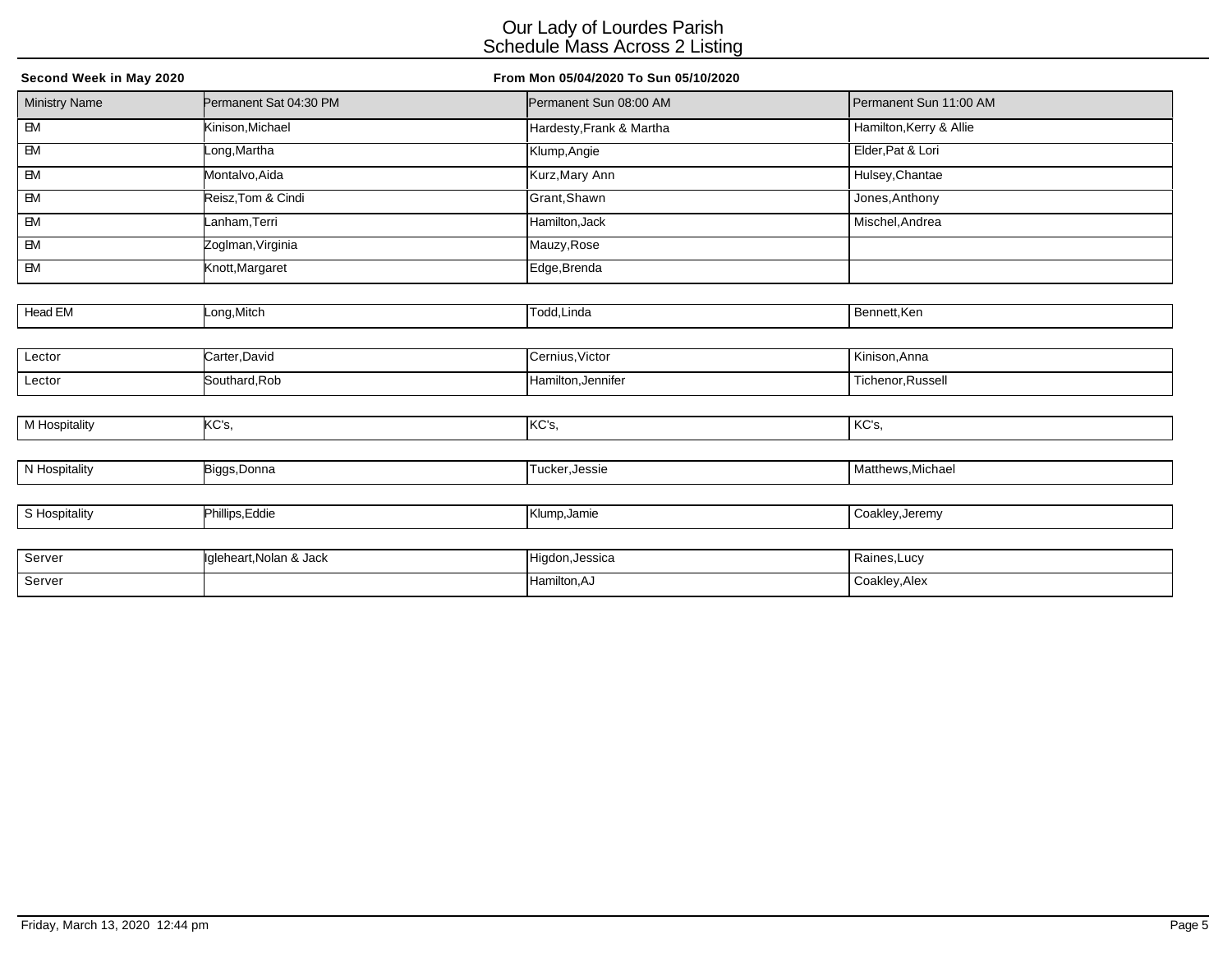| Third Week in May 2020  |                        | From Mon 05/11/2020 To Sun 05/17/2020 |                        |
|-------------------------|------------------------|---------------------------------------|------------------------|
| <b>Ministry Name</b>    | Permanent Sat 04:30 PM | Permanent Sun 08:00 AM                | Permanent Sun 11:00 AM |
| $\overline{\mathbf{B}}$ | Glenn, Debby           | Haire,Kim                             | Hulsey, Carol          |
| $\overline{\mathsf{B}}$ | Jones Bill,            | Boone, Lynn                           | Payne, Amanda          |
| $\overline{\mathbf{B}}$ | Jones, Geri            | Raley, Ken                            | Bennett, Helen         |
| EM                      | Horton, Martha         | Lindow, David & Cathy                 | Abbott, Doreen         |
| $\overline{\mathsf{B}}$ | Fleming,Sandy          | Broxon, Clare                         | Early, Karen           |
| EM                      | Hutchison, Thomas      | Kinison, Michael                      | Hulsey, Dora           |
| $\overline{\mathsf{B}}$ | Hutchison, Emilee      | Deacon,                               | Head, Catherine        |
| $\overline{\mathsf{B}}$ | Deacon,                |                                       | Deacon,                |
|                         |                        |                                       |                        |
| Head EM                 | Glenn, Bill            | Haire, Phil                           | Hulsey, Seth           |
|                         |                        |                                       |                        |
| Lector                  | Gehring, Kendra        | Haire Phil,                           | Moore, Ann             |
| Lector                  | May, Kelly             | Clemens, Michael                      | Marquis, Pat           |
|                         |                        |                                       |                        |
| M Hospitality           | Elder, Joe             | Szemethy, Emery                       | Ricke, Ed              |
|                         |                        |                                       |                        |
| N Hospitality           | Ebelhar, Brian         | Edge, Wayne                           | Ranallo, Russ          |
|                         |                        |                                       |                        |
| S Hospitality           | Horton, Martha         | Mehringer, Pat                        | Russ, Justin           |
|                         |                        |                                       |                        |
| Server                  | Allienn Tyler          | Edge Patrick & Christopher            | Atherton Evan & Corbin |

| Server | uson.                           | & Christopher | Atherton, Evan & Corbin |
|--------|---------------------------------|---------------|-------------------------|
|        | ∟I vlei                         | Patrick &     |                         |
|        |                                 |               |                         |
| Server | .Savannah<br>$\bigcap M \cup C$ |               |                         |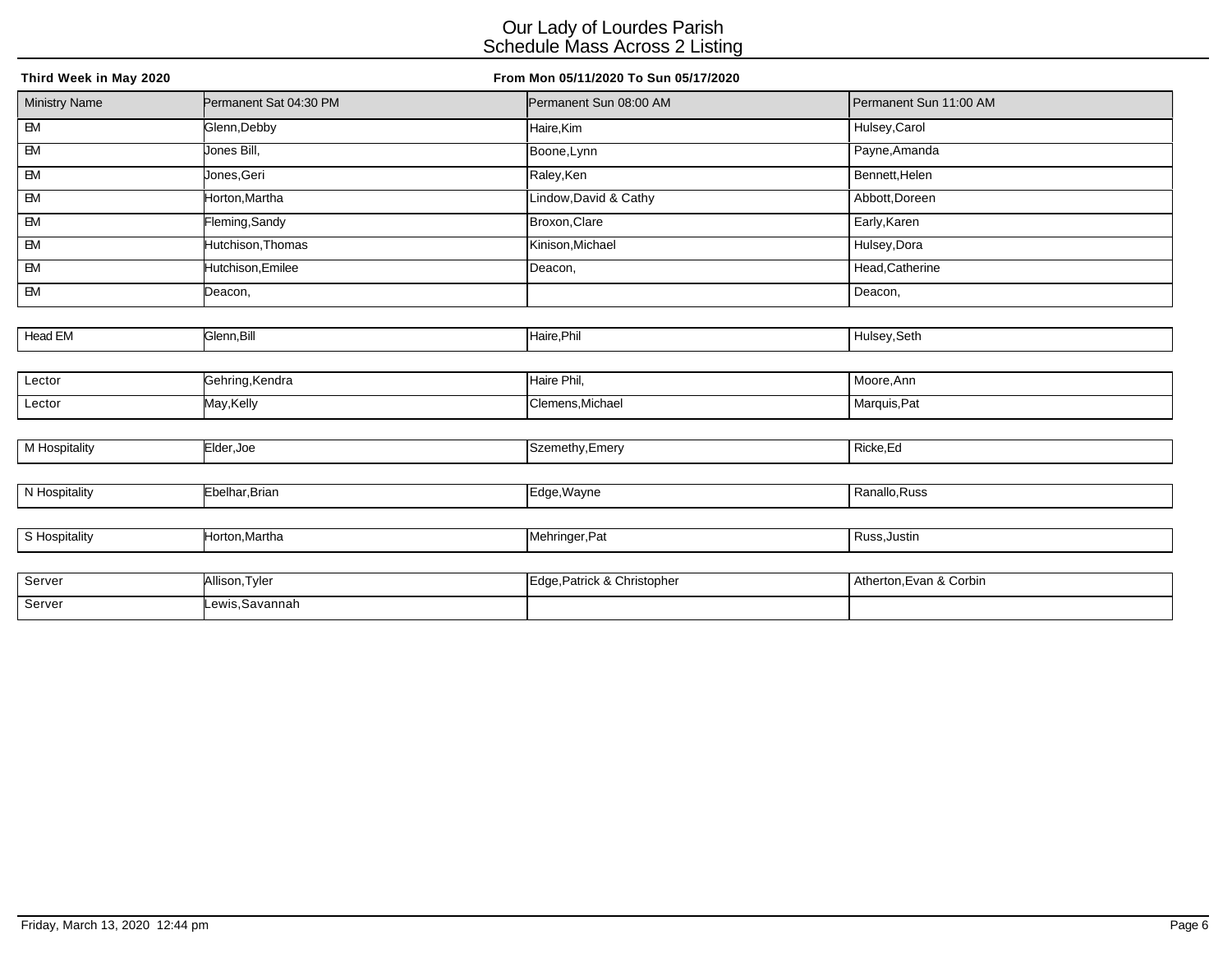| Fourth Week in May 2020 |                            | From Mon 05/18/2020 To Sun 05/24/2020 |                        |  |  |
|-------------------------|----------------------------|---------------------------------------|------------------------|--|--|
| <b>Ministry Name</b>    | Permanent Sat 04:30 PM     | Permanent Sun 08:00 AM                | Permanent Sun 11:00 AM |  |  |
| $\overline{B}$          | Stelmach, Virginia         | Jerome, Will                          | Mitchell, Becky        |  |  |
| $-M$                    | Aud, Karen                 | Murphy, Jennifer & Larry              | Decker, Lois           |  |  |
| $\overline{B}$          | Hutchison, Emilee          | Wathen, Mike & Janet                  | Jones, Kitty           |  |  |
| <b>EM</b>               | May,Danny                  | Edge,Brenda                           | Mischel, Andrea        |  |  |
| EM                      | Carter, Rosalyn            | Mauzy, Rose                           | Jones, Anthony         |  |  |
| $\overline{\mathsf{B}}$ | Knott, Margaret            | Hamilton, Jack                        | Hulsey, Chantae        |  |  |
| EM                      | Zoglman, Virginia          |                                       | Kinison, Michael       |  |  |
| EM                      | Lanham,Terri               |                                       |                        |  |  |
|                         |                            |                                       |                        |  |  |
| Head EM                 | Stelmach, John             | Lasley, Kevin                         | Mitchell, Marty        |  |  |
|                         |                            |                                       |                        |  |  |
| Lector                  | Martin, Paul               | Murphy, Jennifer                      | Matthews, Penny        |  |  |
| Lector                  | Robertson, Elaine          | Stiff, Debbie                         | Houtchen, Mike         |  |  |
|                         |                            |                                       |                        |  |  |
| M Hospitality           | Allison, Jordan            | Craig, Christina                      | Kuegel, Chris          |  |  |
|                         |                            |                                       |                        |  |  |
| N Hospitality           | Fleming, George            | Higdon, Tom                           | Greenwell, Donna       |  |  |
|                         |                            |                                       |                        |  |  |
| S Hospitality           | Thomson, Janice            | Blandford, Bill                       | Lewis, John            |  |  |
|                         |                            |                                       |                        |  |  |
| Server                  | Gehring, Alexis & Isabelle | Thomson, Jody                         | Davis, Elijah          |  |  |

erver Edwards,Elijah Stinnett,Noah Stinnett,Noah Stinnett,Noah Stinnett,Noah Stinnett,Noah Stinnett,Noah Stinnett,Noah Stinnett,Noah Stinnett,Noah Stinnett,Noah Stinnett,Noah Stinnett,Noah Stinnett,Noah Stinnett,Noah Stinn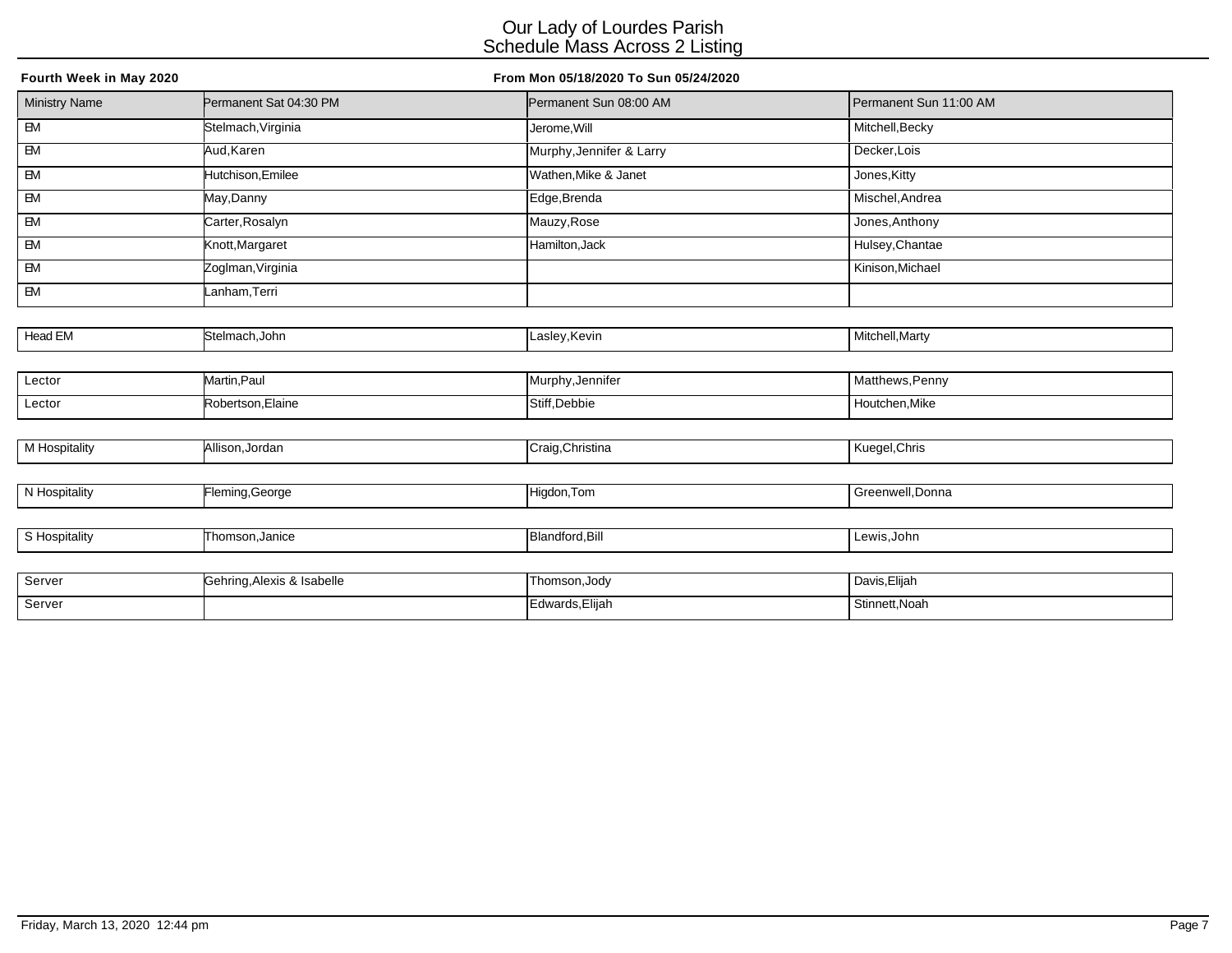| Last Week in May 2020   |                           | From Mon 05/25/2020 To Sun 05/31/2020 |                         |
|-------------------------|---------------------------|---------------------------------------|-------------------------|
| <b>Ministry Name</b>    | Permanent Sat 04:30 PM    | Permanent Sun 08:00 AM                | Permanent Sun 11:00 AM  |
| E                       | Reisz, Tom & Cindi        | Grant, Shawn                          | Heckel, Sherri          |
| $\overline{EM}$         | Montalvo, Aida            | Kurz, Mary Ann                        | Nix, Joy                |
| $\overline{\mathsf{B}}$ | Long, Mitch               | Klump, Angie                          | Elder, Pat & Lori       |
| EM                      | _ong,Martha               | Hardesty, Frank & Martha              | Hamilton, Kerry & Allie |
| EM                      | Hutchison, Thomas         | Broxon, Clare                         | Head, Catherine         |
| EM                      | Fleming, Sandy            | Lindow, David & Cathy                 | Hulsey, Dora            |
| EM                      | Horton, Martha            |                                       |                         |
|                         |                           |                                       |                         |
| Head EM                 | ewis, Greg                | Mischel, Charlotte                    | Head, Jody              |
|                         |                           |                                       |                         |
| Lector                  | Stelmach, John & Virginia | Pace, Pat & Marilyn                   | Jones, Sherry           |
| Lector                  |                           |                                       | Heckel, Dan             |
|                         |                           |                                       |                         |
| M Hospitality           | Anderson, Natalie         | McCarty, Vince                        | Neal, Trevor            |
|                         |                           |                                       |                         |
| N Hospitality           | Hagan,Tom                 | Haynes, Bill                          | Cecil, Beth             |
|                         |                           |                                       |                         |
| S Hospitality           | Phillips, Becky           | Blandford, Craig                      | Keelin, Tim             |
|                         |                           |                                       |                         |
| Server                  | Mason, McKenna            | Bowlds, Ashley & Charles              | Early, Logan            |
| Server                  | Seaton, Gracelynn         |                                       | Johnston, Trevor        |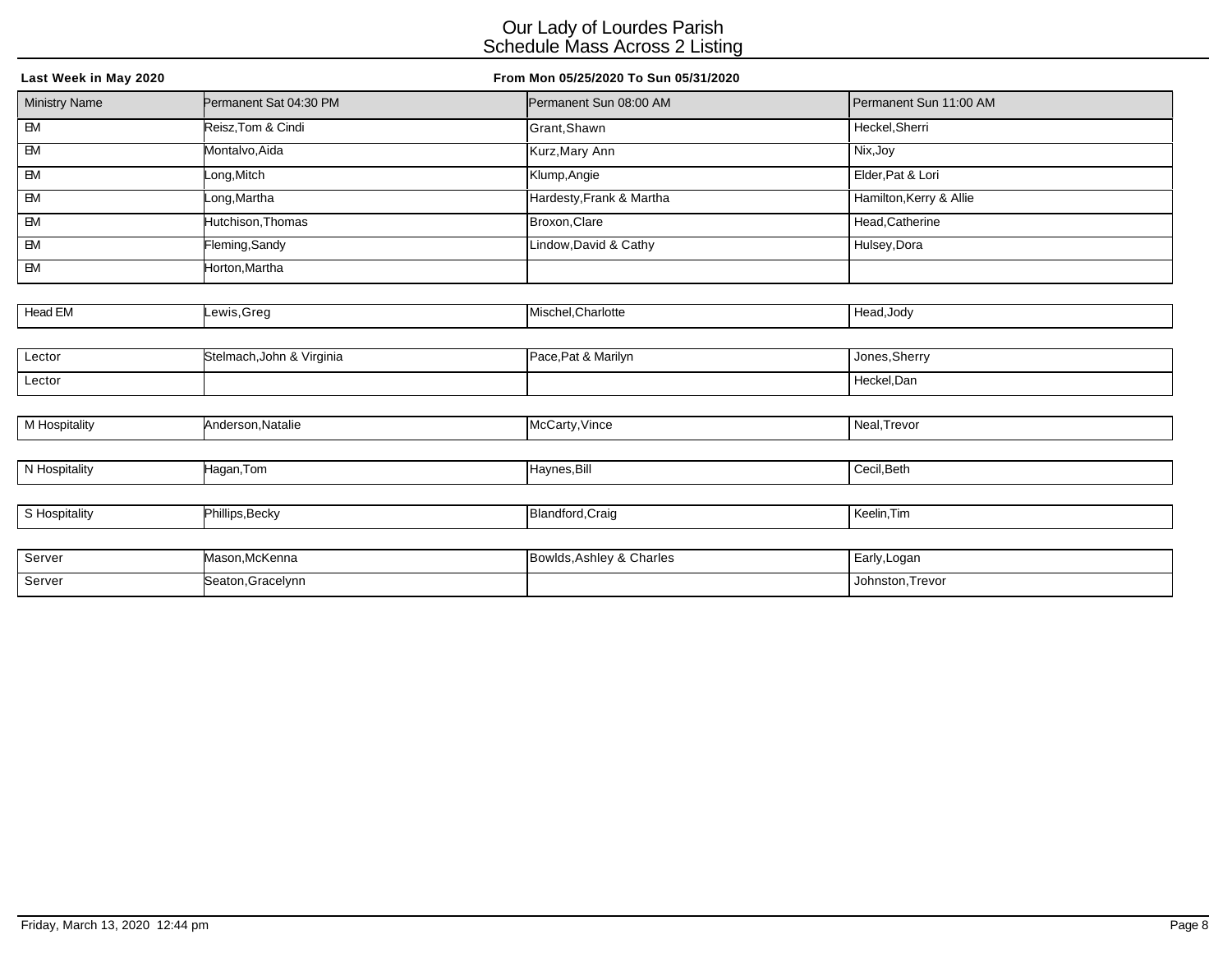| First Week in June 2020 |                        | From Mon 06/01/2020 To Sun 06/07/2020 |                          |
|-------------------------|------------------------|---------------------------------------|--------------------------|
| <b>Ministry Name</b>    | Permanent Sat 04:30 PM | Permanent Sun 08:00 AM                | Permanent Sun 11:00 AM   |
| $\overline{BM}$         | Uones.Geri             | Jerome, Will                          | Conkright, Kevin & Tracy |
| $\overline{\mathsf{B}}$ | Jones Bill,            | Raley, Ken                            | Schell, Judy             |
| EM                      | Lanham, Terri          | Boone, Lynn                           | Early, Karen             |
| EM                      | Zoglman, Virginia      | Hamilton, Jack                        | Abbott, Doreen           |
| ${\sf EM}$              | Knott, Margaret        | Mauzy, Rose                           | Bennett, Helen           |
| $\mathsf{EM}$           | Carter, Rosalyn        | Edge, Brenda                          | Payne, Amanda            |
| EM                      | May,Danny              | Wathen, Mike & Janet                  | Kinison, Michael         |
| $E$                     | Horton,Martha          |                                       |                          |
|                         |                        |                                       |                          |
| Head EM                 | Gehring, David         | Todd, Linda                           | Marquis, Pat             |
|                         |                        |                                       |                          |
| Lector                  | Southard, Rob          | Krampe, Sherry                        | Craig, James             |
| Lector                  | Carter, David          | Jerome, Amanda                        | Tichenor, Russell        |
|                         |                        |                                       |                          |
| M Hospitality           | Owsley, Alan           | Stewart, Juli                         | Powers, Robert           |
|                         |                        |                                       |                          |
| N Hospitality           | Lanham, Dale           | Myles, Glover                         | Lindsey, Nicholas        |
|                         |                        |                                       |                          |
| S Hospitality           | Zoglman, Gene          | Clemens, Eugene                       | Elder, Lori              |
|                         |                        |                                       |                          |
| Server                  | Johnson, Olivia        | Hagan, Gage                           | Ranallo, Dominic         |

Server Stelmach, Wesley Hamilton, AJ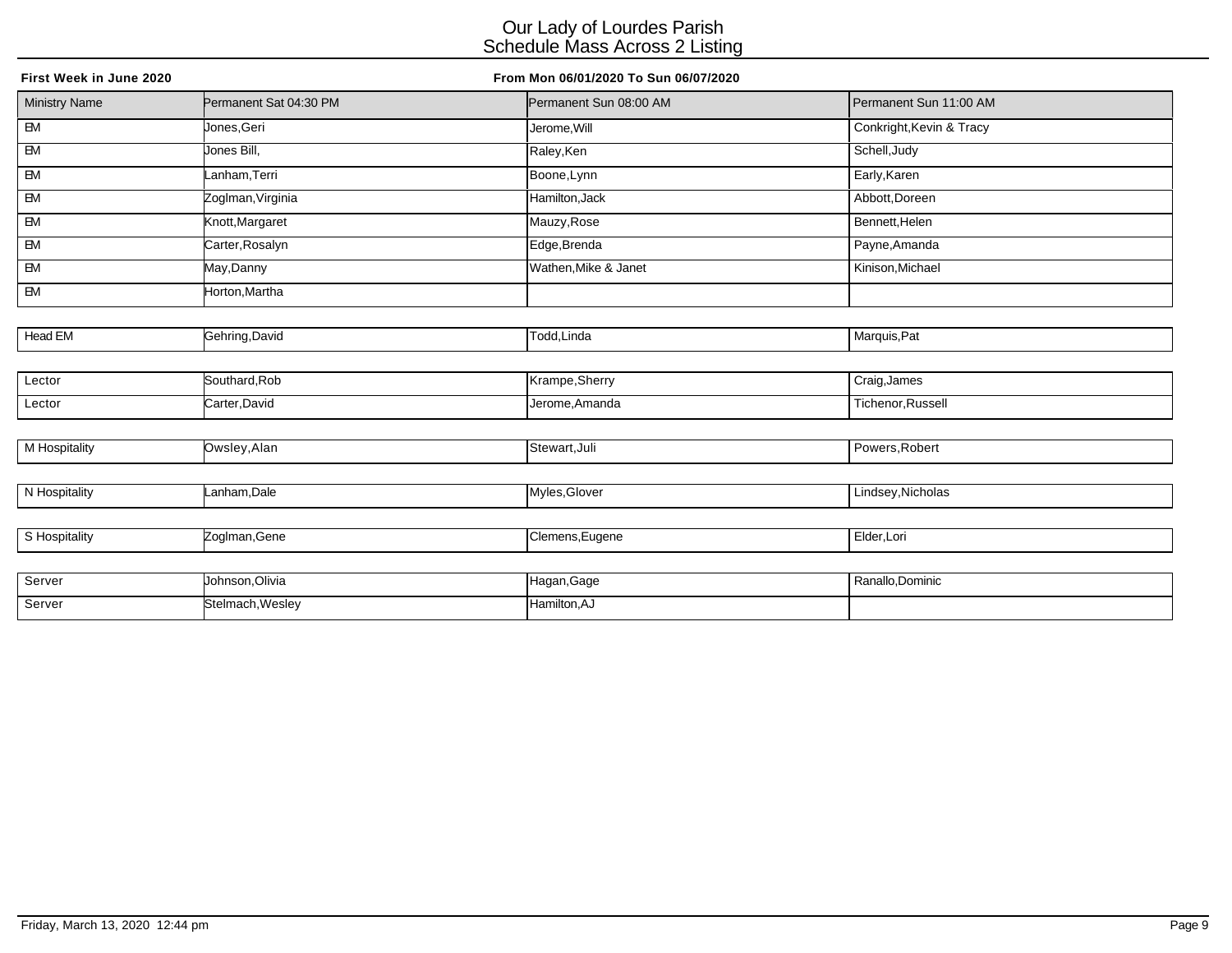| Second Week in June 2020 |                        | From Mon 06/08/2020 To Sun 06/14/2020 |                        |
|--------------------------|------------------------|---------------------------------------|------------------------|
| <b>Ministry Name</b>     | Permanent Sat 04:30 PM | Permanent Sun 08:00 AM                | Permanent Sun 11:00 AM |
| E                        | Hutchison, Emilee      | Haire, Kim                            | Hulsey, Chantae        |
| $\overline{EM}$          | Aud, Karen             | Murphy, Jennifer & Larry              | Jones, Anthony         |
| $\overline{\mathsf{B}}$  | Robertson, Elaine      | Lindow, David & Cathy                 | Mischel, Andrea        |
| $\overline{\mathsf{E}}$  | Stelmach, Virginia     | Broxon, Clare                         | Jones, Kitty           |
| ${\sf EM}$               | Horton, Martha         | Hardesty, Frank & Martha              | Decker, Lois           |
| EM                       | Fleming, Sandy         |                                       | Hulsey, Dora           |
| EM                       | Hutchison, Thomas      |                                       | Head, Catherine        |
| <b>EM</b>                | Montalvo, Aida         |                                       |                        |
|                          |                        |                                       |                        |
| Head EM                  | Stelmach, John         | Haire, Phil                           | Bennett, Ken           |
|                          |                        |                                       |                        |
| Lector                   | Glenn, Debby           | Lasley, Mary                          | Kinison, Anna          |
| Lector                   | Glenn, Bill            | McCarty, Misti                        | Moore, Ann             |
|                          |                        |                                       |                        |
| M Hospitality            | KC's,                  | KC's,                                 | KC's,                  |
|                          |                        |                                       |                        |
| N Hospitality            | McBride, Bobby         | Edge, James                           | Hopewell, Lee          |
|                          |                        |                                       |                        |
| S Hospitality            | Boehman, Marty         | Krampe, Keith                         | Coakley, Jeremy        |
|                          |                        |                                       |                        |
| Server                   | May, Luke              | Higdon, Jessica                       | Kanipe, Marilla        |

ewis,Savannah Lewis,Savannah Edwards,Elijah Libs,Paul Libs,Paul Libs,Paul Libs,Paul Libs,Paul Libs,Paul Libs,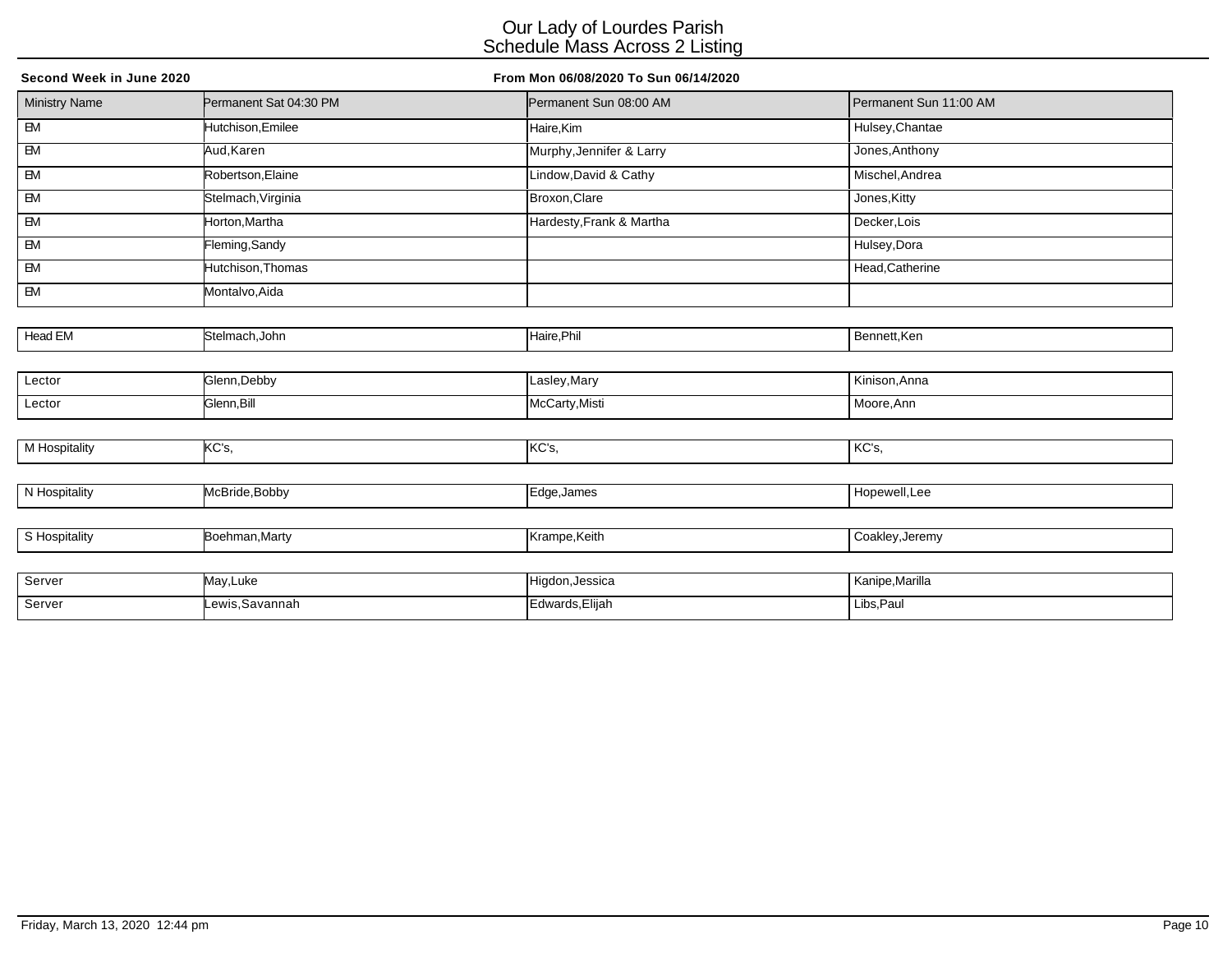| Third Week in June 2020 |                         | From Mon 06/15/2020 To Sun 06/21/2020 |                         |
|-------------------------|-------------------------|---------------------------------------|-------------------------|
| <b>Ministry Name</b>    | Permanent Sat 04:30 PM  | Permanent Sun 08:00 AM                | Permanent Sun 11:00 AM  |
| $\overline{B}$          | Long,Martha             | Klump, Angie                          | Hamilton, Kerry & Allie |
| $-M$                    | Reisz, Tom & Cindi      | Kurz, Mary Ann                        | Elder, Pat & Lori       |
| $\overline{EM}$         | May, Danny              | Wathen, Mike & Janet                  | Heckel, Sherri          |
| <b>EM</b>               | Carter, Rosalyn         | Edge, Brenda                          | Kinison, Michael        |
| EM                      | Knott, Margaret         | Mauzy, Rose                           | Payne, Amanda           |
| EM                      | Zoglman, Virginia       | Hamilton, Jack                        | Deacon,                 |
| $\overline{\mathsf{B}}$ | Deacon,                 | Deacon,                               |                         |
|                         |                         |                                       |                         |
| Head EM                 | Long, Mitch             | Lasley, Kevin                         | Hulsey, Seth            |
|                         |                         |                                       |                         |
| Lector                  | May,Kelly               | Hamilton, Jennifer                    | Matthews, Penny         |
| Lector                  | Gehring, Kendra         | Cernius, Victor                       | Heckel, Dan             |
|                         |                         |                                       |                         |
| M Hospitality           |                         | Stiff, Perry                          | Terry, Joseph           |
|                         |                         |                                       |                         |
| N Hospitality           | Evans, Tony             | Flood, Susie                          | Appleby, Rosa Lee       |
|                         |                         |                                       |                         |
| S Hospitality           | Phillips, Eddie         | Ackerman, Ken                         | Russ, Justin            |
|                         |                         |                                       |                         |
| Server                  | Igleheart, Nolan & Jack | Edge, Patrick & Christopher           | Ranallo, Caleb          |
| Server                  |                         |                                       | Woodward, Cameron       |